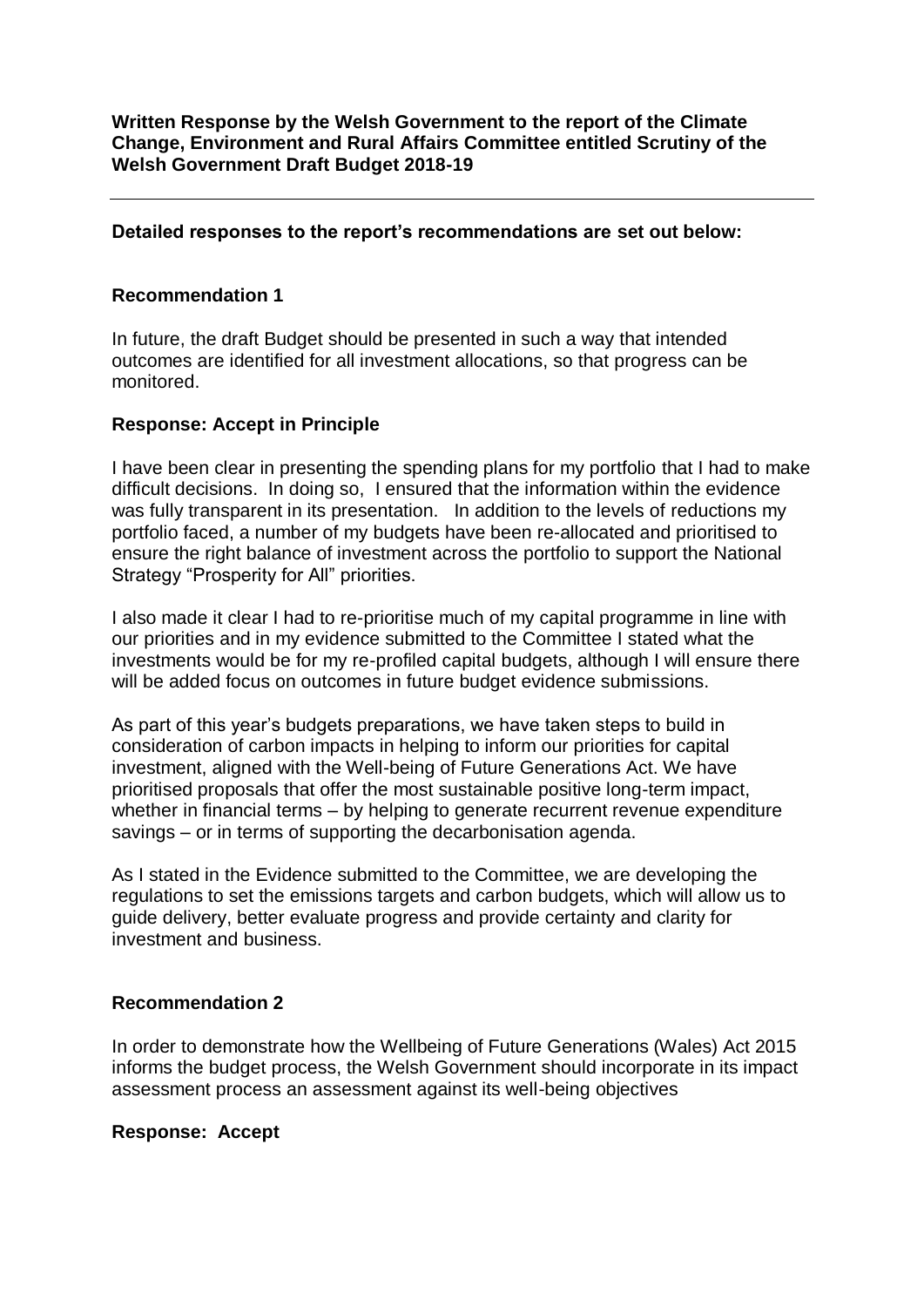I am fully supportive of exploring how effective strategic impact assessment could better identify how the Wellbeing of Future Generations Act has influenced budget decisions.

Within my portfolio, I will continue to work with the Future Generations Commissioner over the course of the next budget round to make sure the Well-being of Future Generations Act is further embedded in the budget-making process.

I also intend to develop the way we work with our partners and stakeholders in response to our participatory budgeting pilots following the publication of the draft Budget.

Working more widely across the Welsh Government, we will be taking forward a project, in 2018, to deliver a new framework for impact assessment. The objectives for the framework include giving clearer and more explicit purposes for impact assessments across the range of government interventions; reducing complexity and applying impact assessments to interventions in a proportionate way. Our approach will focus on the quality of understanding, evidence and judgment; and integrating the impact assessment process with the substantive direction of the Wellbeing of Future Generations Act.

The project will include training and development for the workforce to assess impact more effectively.

### **Recommendation 3**

The Welsh Government should report to the Committee within six months on its considerations regarding increasing local authority recycling targets.

### **Response**: **Accept**

Local Authority recycling targets form an integral part of the consultation of the review of the national waste strategy for Wales. This review will be informed by detailed consideration of the costs and benefits of potential changes to Local Authority recycling targets. The consultation will be published in July 2018.

### **Recommendation 4**

The Welsh Government should undertake an assessment of the risks and estimated savings arising from the transfer of funding for waste management to the local authorities Revenue Support Grant, and should do so in consultation with stakeholders.

### **Response**: **Reject**

The transfer of funding for waste management from the Single Revenue Grant (SRG) in my portfolio to the Revenue Support Grant (RSG) within the Local Government portfolio was decided after extensive discussion with stakeholders. At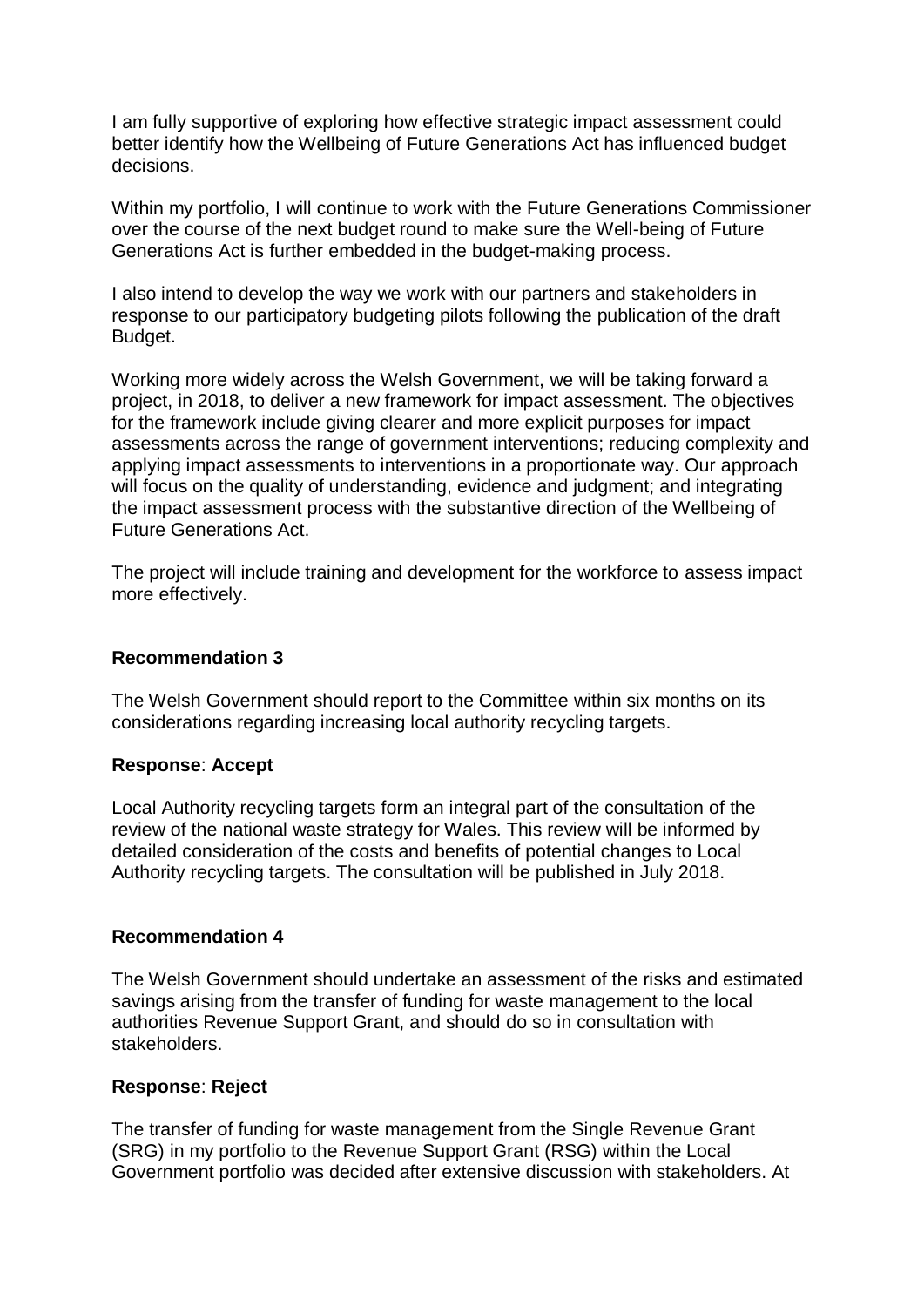the waste Ministerial Programme Board (MPB) in January 2017 the Cabinet Secretary agreed that officials and colleagues from the Welsh Local Government Association (WLGA) establish a Task & Finish Group to examine the issues of the possible transfer of funds from specific grant into the RSG. The WLGA invited representatives of the County Surveyors Society (CSS) waste sub group and Local Authority officers from the waste management and finance functions to take part in the considerations.

Following several meetings of the Task & Finish Group and extensive consideration of the issues the then Cabinet Secretary for Environment and Rural Affairs and the then Cabinet Secretary for Finance and Local Government agreed to the transfer of £35 million from the SRG into the RSG. This decision and the figure of £35 million were reached following an assessment of the risks and opportunities following consultation with the stakeholders on the Task & Finish Group. As the money is available to local authorities within the RSG for waste services the overall effect of the transfer is neutral.

# **Recommendation 5**

The Cabinet Secretary should undertake an assessment of the short and medium term staffing resource requirements within her department arising from Brexit. The Cabinet Secretary should report back to the Committee within six months on that assessment.

### **Response**: **Accept**

An exercise conducted earlier this year to assess the staffing requirements has already resulted in a number of temporary posts being identified as being needed with arrangements underway to fill those posts. Going forward, the resourcing need will continue to be kept under review as more clarity emerges on the implications for Wales. The Welsh Government will report back to the Committee on this matter in June 2018.

The financial implications of Brexit within my portfolio area are continually under review, with discussions planned for obtaining further funding to assist with the additional costs for resources.

# **Recommendation 6**

The Welsh Government should provide information on the status and scope of its planned legislation on agriculture and fisheries, along with details on any proposed consultation activity and the timetable for such legislation.

### **Response**: **Accept in principle**

The timing and extent of future agriculture and fisheries bills will evolve as we continue to negotiate our exit from the European Union. The stakeholder round table are and will be engaged in shaping future legislation. The timing and scope of both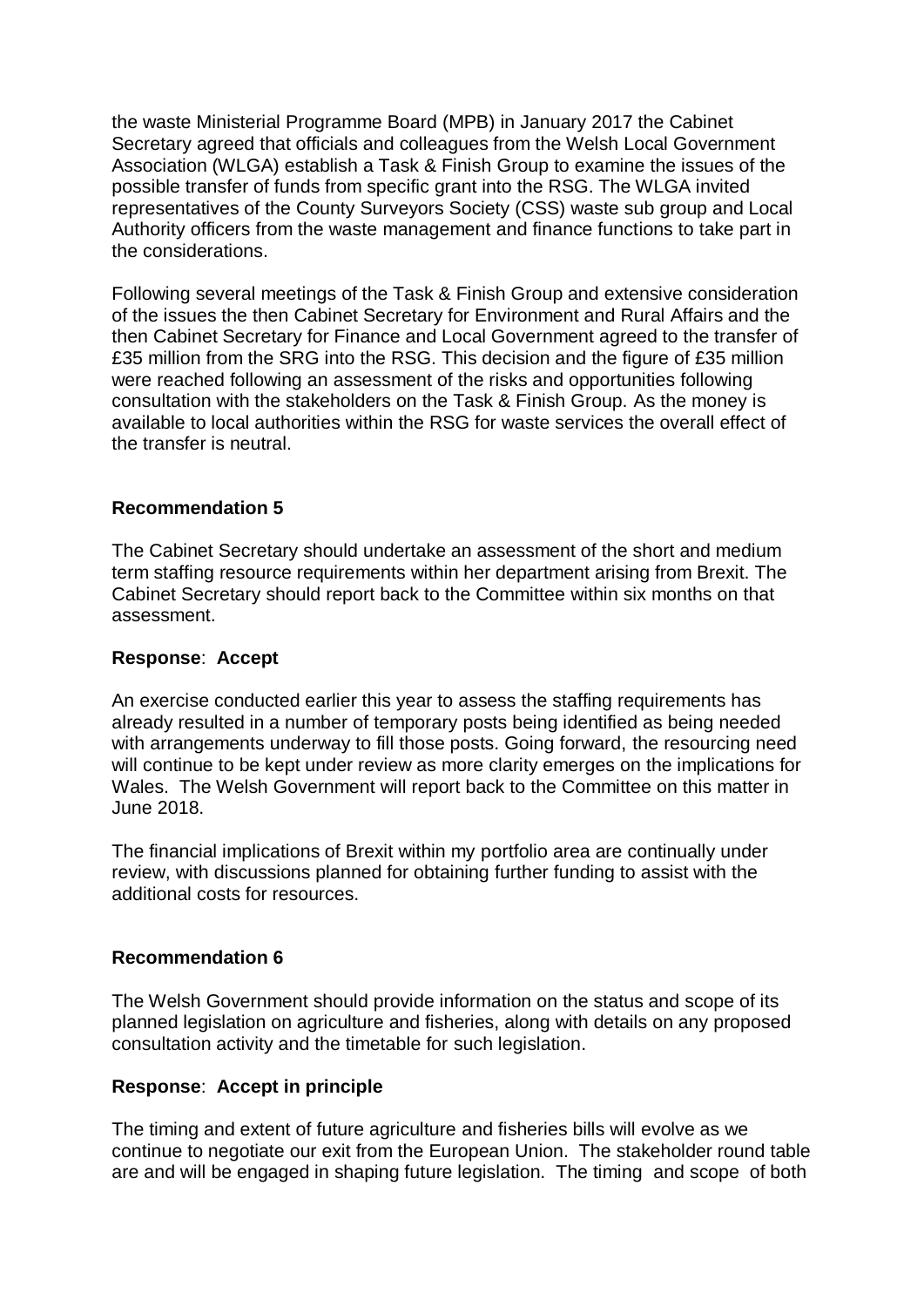the UK Withdrawal Bill and the respective UK agriculture and fisheries bills will also form part of my consideration around future legislation. I will write to the Committee once the position is clearer.

# **Recommendation 7**

The Welsh Government should undertake an assessment of the potential shortfall in funding if the UK Government does not maintain current levels of EU funding after Brexit.

# **Response**: **Accept in principle**

The UK Government has committed to maintaining existing funding levels through to 2020 but there remains a lack of clarity as to what will happen beyond this date. Given the significant uncertainties surrounding the nature and extent of any transition period with the EU, the market conditions that prevail after any such transition period and the funding model that will be deployed, we will continue to press the UK Government for greater clarity. In parallel we have worked collaboratively with the Brexit Roundtable to look at the impact of scenarios, including where less funding is available.

### **Recommendation 8**

The Welsh Government should progress contingency planning to address any shortfall in funding if the UK Government does not maintain current levels of EU funding after Brexit.

### **Response**: **Accept**

My Department is heavily engaged in planning post Brexit and actively engaging the sectors encompassed by the portfolio on sectorial readiness against a range of scenarios. As there remains significant uncertainty as to what conditions will ultimately prevail on EU Exit, this work will need to be constantly updated to reflect the latest position, including in terms of the levels of funding that will be available where we continue to seek assurance and greater clarity from the UK Government.

### **Recommendation 9**

The Welsh Government should publish its projections for when Bovine TB will be eradicated in Wales and should provide information on the associated cost reductions.

### **Response**: **Accept in principle**

Targets were announced for the eradication of bovine TB for each of the TB Areas and Wales as a whole was announced in December 2017. If these targets are achieved Wales will be Officially TB Free (OTF) by 2041. The targets are intended to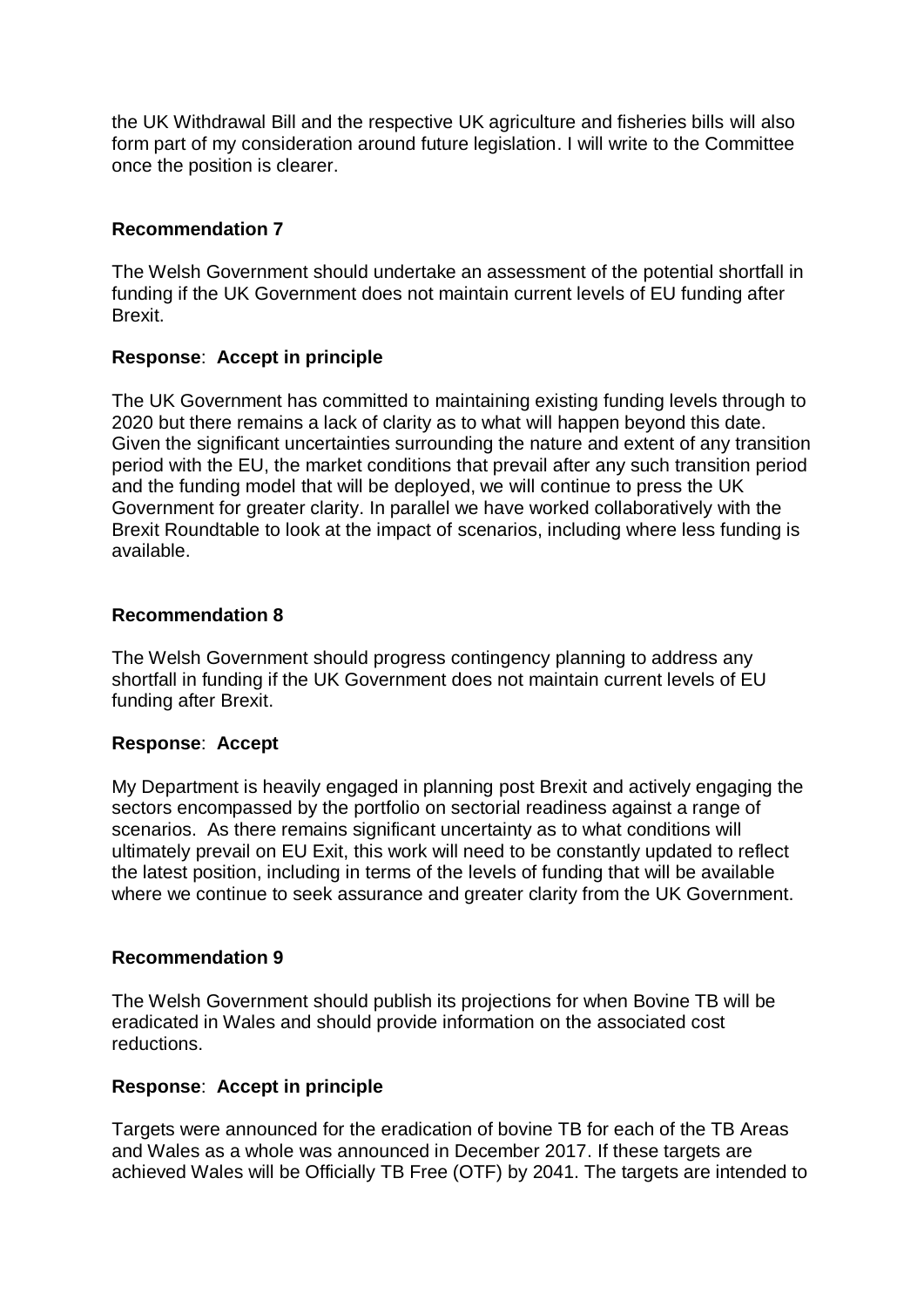be ambitious and to stretch us to ensure we achieve eradication as soon as is possible.

It is not possible to reliably forecast the associated cost reductions. This is because costs are linked to policies on compensation, surveillance and case management, the future details of which are not known. It is also important to recognise that while there remain to be endemic disease levels in Wales the continuing investment is necessary to drive progress. However, as we approach eradication we expect to realise significant savings associated with compensation because fewer and fewer animals will need to be slaughtered for TB control.

With declining numbers of TB breakdowns there will also be reductions in the costs associated with managing and following up on those breakdowns. Eventually, when Wales is OTF, it may also be appropriate to reduce the frequency of surveillance testing to reflect the fact that the disease is no longer endemic.

### **Recommendation 10**

The Welsh Government must, in discussion with Natural Resources Wales (NRW), keep under review the capacity of NRW to fulfil its responsibilities and statutory functions. The Welsh Government should provide an initial report on this matter to the Committee within six months.

#### **Response**: **Accept**

Regular meetings are held with NRW to review their capacity to fulfil responsibilities and statutory functions. The Welsh Government will report back to the Committee on this matter in June 2018.

### **Recommendation 11**

The Welsh Government should report back to the Committee within the next six months with details of how the £2.3 million of funding is allocated for marine and fisheries. This should include details of the spending plans for the additional £0.5 million allocated to marine and fisheries.

#### **Response**: **Accept**

A report will be produced in June 2018 detailing the spending plans for the marine and fisheries allocated budget.

### **Recommendation 12**

The Welsh Government should provide further information to the Committee on any discussions with the MPA Management Steering Group in determining how the additional funding for marine and fisheries should be allocated, including whether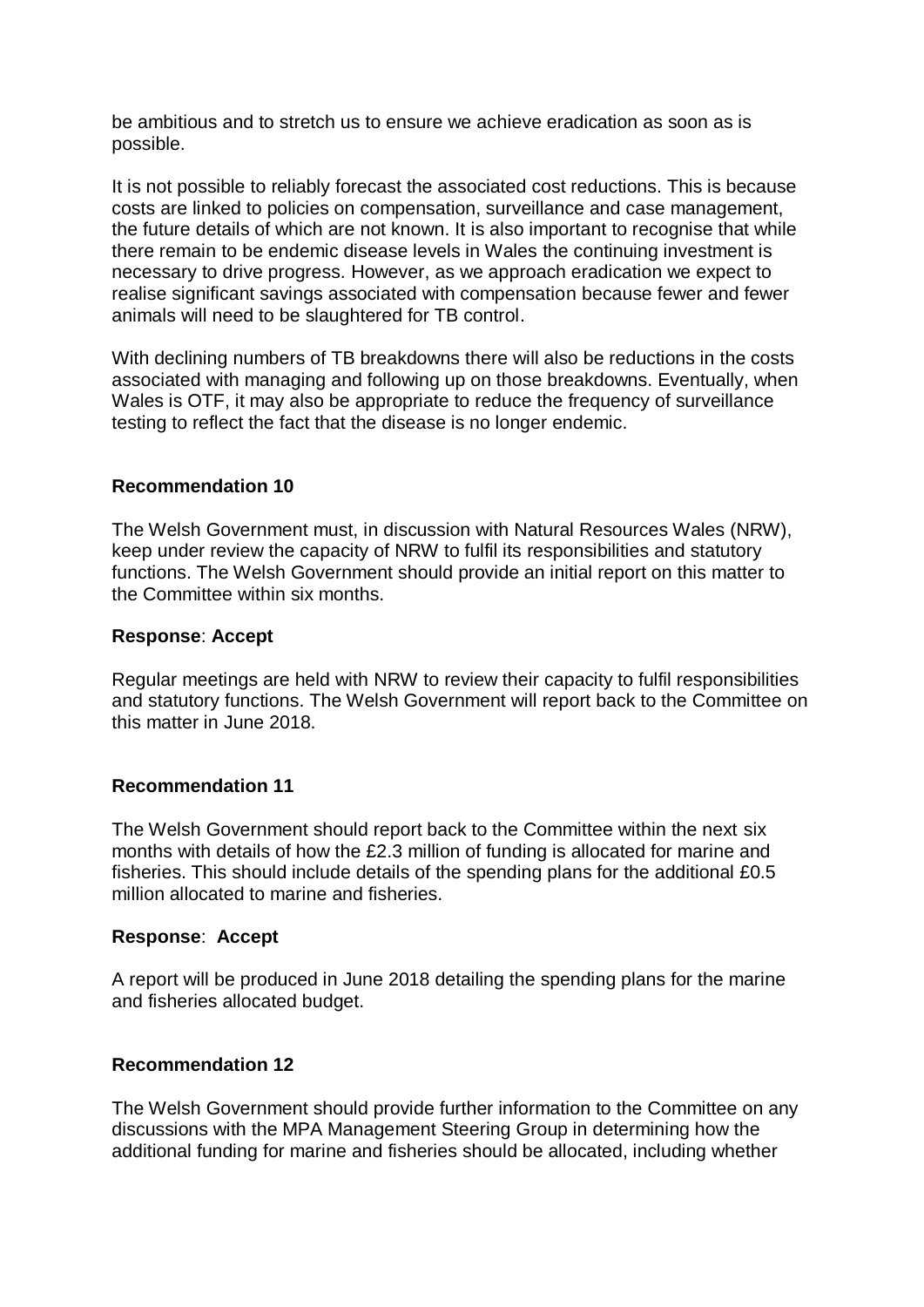any consideration was given to funding an area-based approach to MPA management.

# **Response**: **Accept**

An additional £0.5 million has been allocated to marine and fisheries to meet additional budget pressures. These pressures are largely driven by preparation for EU Exit and marine and fisheries sector readiness, work required for the implementation of the Wales Act 2017, the final phase of development and the implementation of Wales' first Marine Plan and the need to build on our current programme to help ensure our network of MPAs achieve and remain in favourable condition. As these are developing work areas it is not possible to offer a breakdown of how the £0.5 million will be allocated at this stage. This information will be provided to the Committee within the next 6 months.

The Welsh Government is working with the MPA Management Steering Group to consider how some of the additional funding could best be used for MPA management. Given the demands on resources I would expect to see an approach which targets action and activity where it will have the greatest impact on improving and maintaining the condition of the MPA network as a whole. An update will be provided to the Committee within the next 6 months.

### **Recommendation 13**

The Welsh Government should work with National Parks to explore how they can raise revenue. This should include support to develop plans to realise their potential for income generation. The Welsh Government should report back on progress within six months.

# **Response**: **Accept in part**

The Welsh Government acknowledges it is in the best interest of both National Parks and National Park Authorities if resources in support of the landscape of the areas are derived from a wide range of sources. The Welsh Government has worked with the National Park Authorities during the Future Landscapes Wales process to explore ways of diversifying the funding base which included raising their own income. Whilst such an approach can help mitigate the impact of budget cuts to the Authorities from the Welsh Government, it is also an acknowledgement that much of the work in support of the purposes of National Parks needs to be taken forward in collaboration with a wide range of partners who are already making spending decisions which can impact positively or negatively on the landscape.

The Welsh Government will explore further with the Parks their plans for revenue generation and share with them the recent experience of CADW. Whilst the development of plans specifically on this issue is a matter for the individual Park Authorities, the Welsh Government agrees that clear policies and plans for revenue generation which have considered the merits and potential pitfalls of different approaches are advisable.